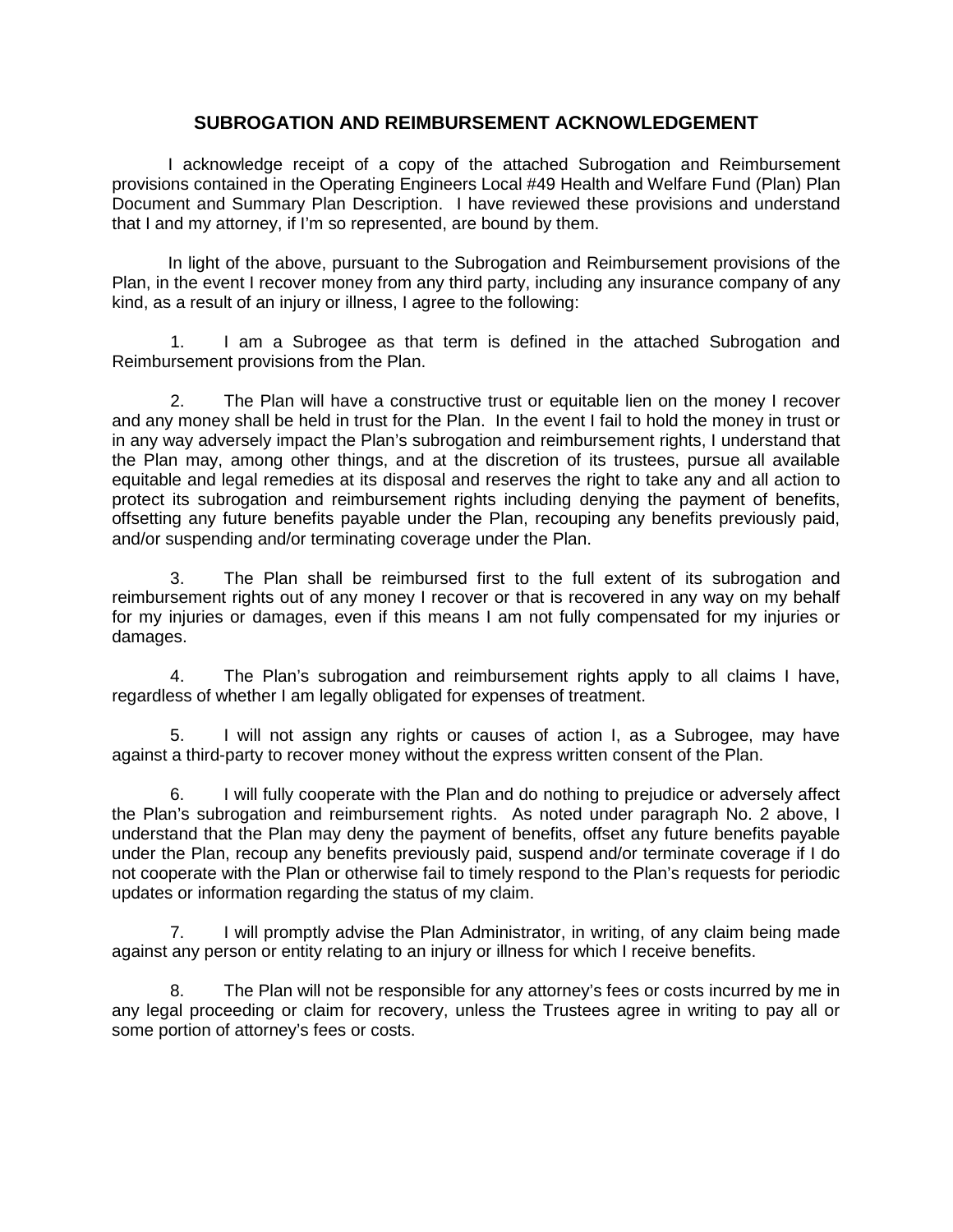Date: \_\_\_\_\_\_\_\_\_\_\_\_\_\_\_\_ \_\_\_\_\_\_\_\_\_\_\_\_\_\_\_\_\_\_\_\_\_\_\_\_\_\_\_\_\_\_\_

Signature of Claimant or Claimant's Parent, Guardian, or Legal Representative

\_\_\_\_\_\_\_\_\_\_\_\_\_\_\_\_\_\_\_\_\_\_\_\_\_\_\_\_\_\_\_ Printed Name of Claimant

# **Attorney Acknowledgment**

I have reviewed this Subrogation and Reimbursement Acknowledgement and the subrogation and reimbursement provisions contained in the Plan Document and agree to their terms without exception. I acknowledge that, if I procure a settlement or judgment on behalf of the Subrogee, the Plan has a constructive trust or equitable lien on the proceeds. I further acknowledge that it is my professional duty to notify the Plan and Fund Counsel promptly (1) of the existence and terms of the settlement or judgment and (2) that I hold funds in which the Plan has an interest, in my trust account.

If my representation relates to a workers' compensation matter, I may not hold the funds that are the subject of a judgment or settlement in which the Plan has an interest, as under workers' compensation law they are usually paid directly to the Plan participant. Nevertheless, I will (1) take no action to prejudice the Plan's first priority subrogation rights related to the settlement and judgment, (2) will notify the Plan's Fund Counsel promptly of the existence and terms of the workers' compensation settlement or judgment in which the Plan has an interest, and (3) will take all steps necessary to assure that the portion of the settlement or judgment in which the Plan has an interest will not be disbursed to any other party other than the Plan.

\_\_\_\_\_\_\_\_\_\_\_\_\_\_\_\_\_\_\_\_\_\_\_\_\_\_\_\_\_\_\_\_ Signature of Attorney for Claimant

\_\_\_\_\_\_\_\_\_\_\_\_\_\_\_\_\_\_\_\_\_\_\_\_\_\_\_\_\_\_\_\_

\_\_\_\_\_\_\_\_\_\_\_\_\_\_\_\_\_\_\_\_\_\_\_\_\_\_\_\_\_\_\_\_ Printed Name of Attorney

\_\_\_\_\_\_\_\_\_\_\_\_\_\_\_\_\_\_\_\_\_\_\_\_\_\_\_\_\_\_\_\_ Attorney's Address

\_\_\_\_\_\_\_\_\_\_\_\_\_\_\_\_\_\_\_\_\_\_\_\_\_\_\_\_\_\_\_\_ Attorney's Telephone Number

843358.DOC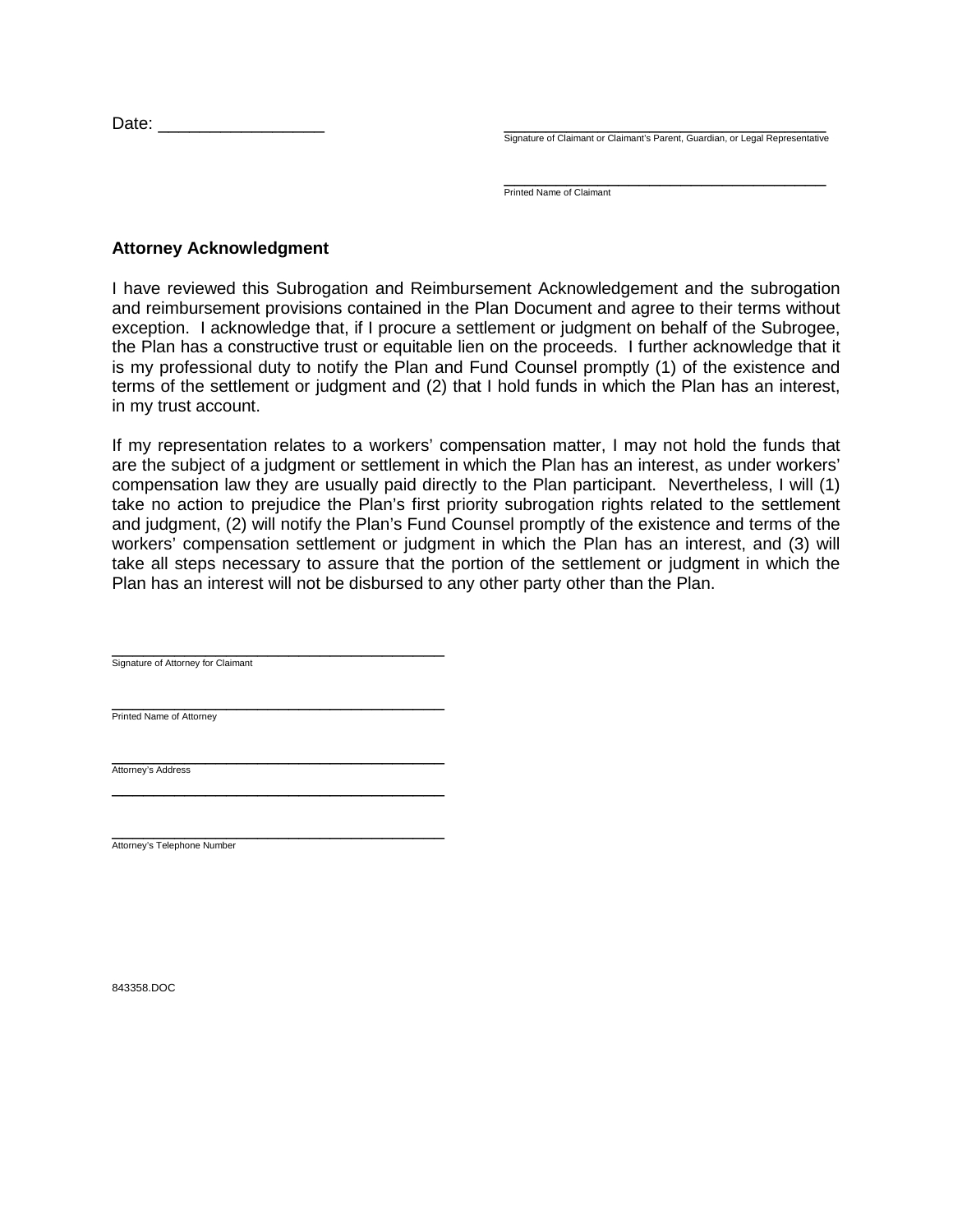# **SUBROGATION AND REIMBURSEMENT**

# **Section 1. General**

The Plan has a first priority subrogation and reimbursement right if it provides benefits resulting from or related to an injury, occurrence or condition for which the Subrogee has a right of redress against any third-party. For purposes of this Subrogation and Reimbursement section, Subrogee means the participant, employee, dependent, beneficiary, representative (including a trustee in a wrongful death action), an administrator of an estate or any other person asserting a claim related to the injury, claim, action or occurrence under this section.

What does first priority right of subrogation and reimbursement mean? It means that if the Plan pays benefits which are, in any way, compensated by a third-party, such as an insurance company, the Subrogee agrees that when a recovery is made from that third-party, the Plan is fully reimbursed out of that recovery for the benefits the Plan previously paid. If the Subrogee does not agree to the Plan's subrogation and reimbursement rules, benefits will not be paid.

For example, the subrogation and reimbursement right may apply if a Subrogee is injured at work, in an automobile accident, at a home or business, in an assault, as a result of medical or other negligence or in any other way for which a third-party has or may have responsibility. If a recovery is obtained from a third-party, such as an insurance company, the Plan will be paid first and to the full extent of the benefits it paid. The Subrogee receives payment only after the Plan is fully reimbursed.

The rights of subrogation and reimbursement are incorporated into this Plan for the benefit of each Subrogee in recognition of the fact that the value of benefits provided to each employee or dependent will be maintained and enhanced by enforcement of these rights.

# **Section 2. Rules for the Plan**

The following rules apply to the Plan's right of subrogation and reimbursement:

(a) Subrogation and Reimbursement Rights in Return for Benefits: In return for the receipt of benefits from the Plan, the Subrogee agrees that the Plan has the subrogation and reimbursement rights as described in this Subrogation and Reimbursement section. Further, the Subrogee and their attorney will sign a Subrogation Agreement with the Plan acknowledging the Plan's subrogation and reimbursement rights prior to payment, or further payment, of benefits. Benefits will not be paid if the Subrogee and/or their attorney refuses to sign the Subrogation Agreement. The Plan's subrogation and reimbursement rights to benefits paid prior to Plan notice of a subrogation and reimbursement right are not impacted if the Subrogee and (if represented) their attorney refuses to sign the Subrogation Agreement. Should the Subrogee and/or their attorney fail to sign the required Subrogation Agreement, the Plan will take any and all action necessary to protect its subrogation and reimbursement rights including denying the payment of benefits, offsetting any future benefits payable under the Plan, recouping any benefits previously paid, suspending and/or terminating coverage under the Plan.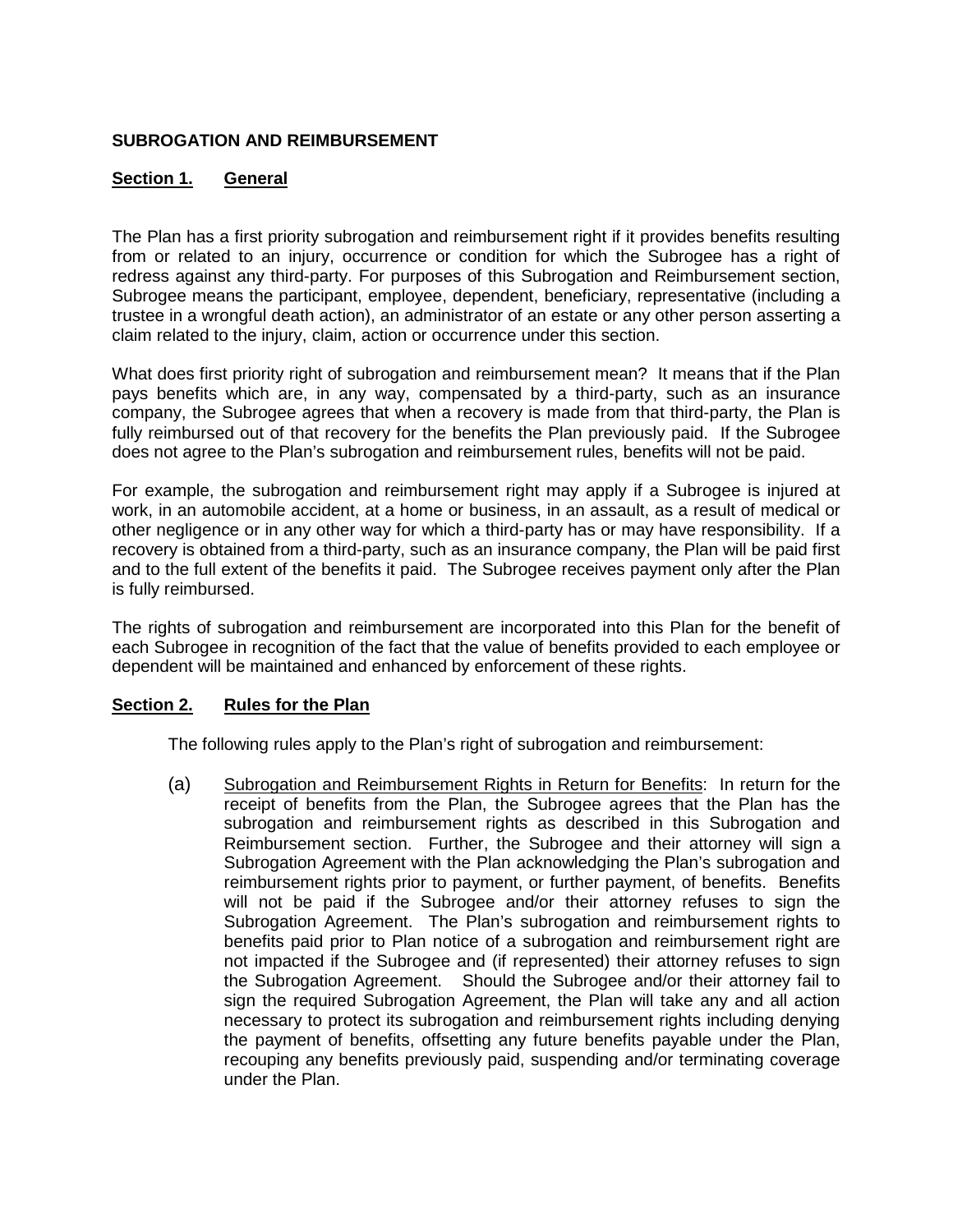- (b) Plan Granted Constructive Trust or Equitable Lien: The Plan's subrogation and reimbursement rights grant the Plan an equitable lien on the proceeds of any recovery obtained by the Subrogee from a third-party, whether by settlement, judgment or otherwise and in consideration for the payment of benefits, the aforementioned individual(s) agree to the same. When a recovery is obtained, the recovery proceeds are held in trust for the Plan. The Plan then imposes a constructive trust or equitable lien on the recovery proceeds and is paid to the full extent of its equitable subrogation and reimbursement rights. If the Subrogee fails to hold the recovery proceeds in trust or in any other way prejudices or adversely impacts the Plan's subrogation and reimbursement rights, the Plan reserves the right to, among other things, and at the discretion of the Trustees, pursue all available equitable remedies, pursue all available legal remedies, offset any benefits payable under the Plan, recoup any benefits previously paid, suspend all benefits available under the Plan, deny all claims related to the incident in which a recovery was received in addition to non-related claims submitted by the Subrogee, or terminate coverage of the Subrogee or Subrogees.
- (c) Subrogee Constructive Trust and/or Equitable Lien Duties: The Subrogee is required to use his or her best efforts to preserve the Plan's right of subrogation and reimbursement. This will include, but not be limited to, the Subrogee's causing of the Plan's subrogation or reimbursement interest to be paid to the Plan, advising their legal counsel to segregate the Plan's subrogation or reimbursement interest to be held in such legal counsel's trust account until the Plan's interest is agreed to or completely adjudicated, and not allowing any other disbursement from any settlement or judgment proceeds to Subrogee, Subrogee's attorney, or any other third-party, prior to complete disbursement to the Plan. Should Subrogee fail to use their best efforts to preserve the Plan's right of subrogation and reimbursement, including but not limited to, the actions set-forth in paragraph (b) above as well as the entirety of these subrogation provisions and the terms of the Plan as a whole, Subrogee's coverage under the Plan will terminate until such time as the Plan is made whole, including the reimbursement of all interest, attorney's fees and costs reasonably incurred. Only upon the Plan's being made whole may the Subrogee make application to the Board of Trustees of the Plan for reinstatement of their coverage.
- (d) Plan Paid First: Amounts recovered or recoverable by or on the Subrogee's behalf are paid to the Plan first, to the full extent of its subrogation and reimbursement rights, and the remaining balance, if any, to the Subrogee. The Plan's subrogation and reimbursement right comes first even if the Subrogee is not paid for all of their claims for damages. If the Plan's subrogation and reimbursement rights are not fully satisfied directly by a third-party, the Plan's right to reimbursement may be enforced to the full extent of any recovery that the Subrogee may have received or may be entitled to receive from the third-party.
- (e) Right to Take Action: The Plan's right of subrogation and reimbursement is an equitable one and applies to all categories of benefits paid by the Plan. The Plan can bring an action (including in the Subrogee's name) for, breach of contract, specific performance, injunction or any other equitable action necessary to protect its rights in the cause of action, right of recovery or recovery by a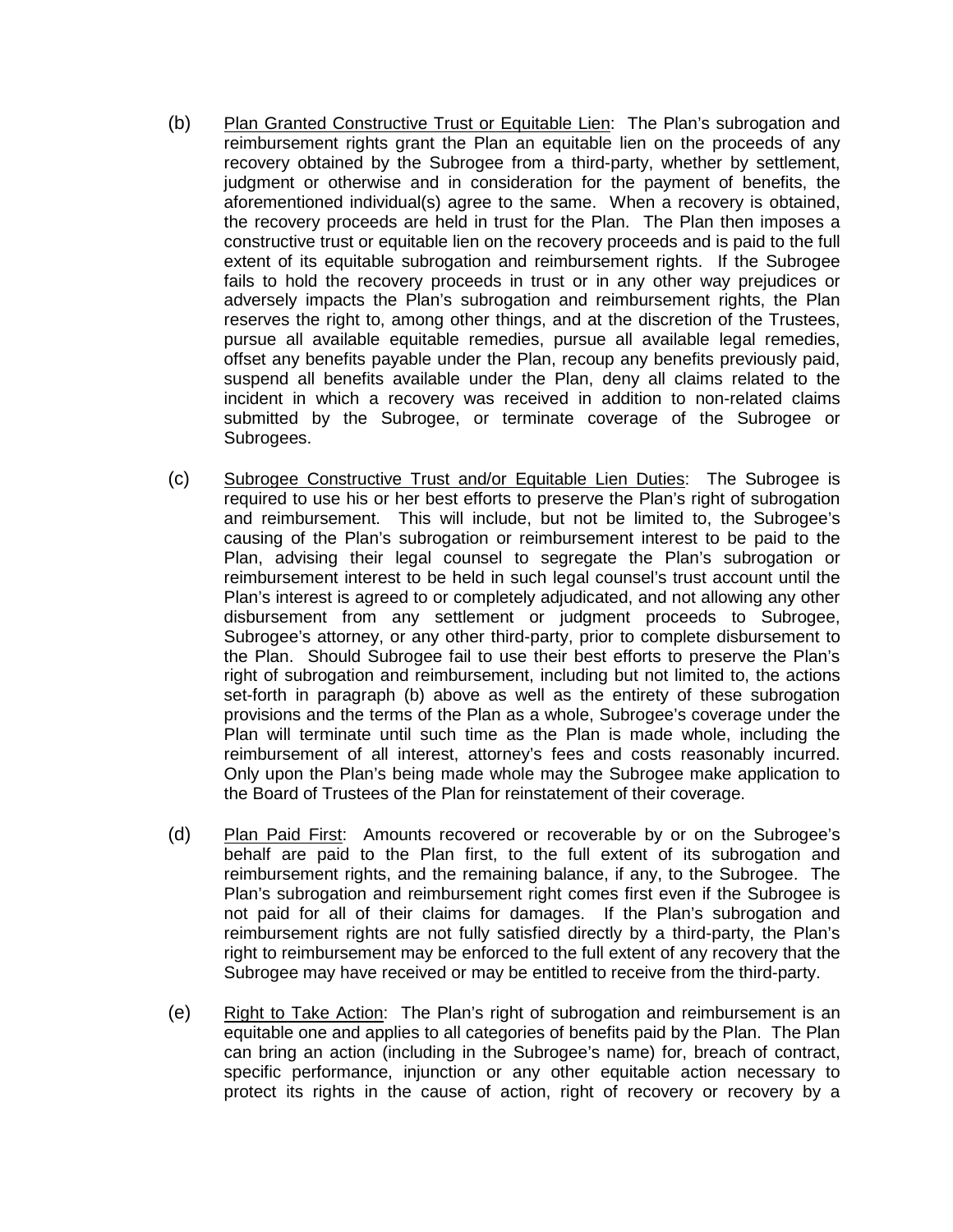Subrogee. The Plan will commence any action it deems appropriate against a Subrogee, an attorney or any third-party to protect its subrogation and reimbursement rights. The subrogation and reimbursement right applies to claims of eligible dependents covered by the Plan regardless of whether such dependent is legally obligated for expenses of treatment.

- (f) Applies to all Rights of Recovery or Causes of Action: The Plan's subrogation and reimbursement rights apply to any and all rights of recovery or causes of action the Subrogee, regardless of whether such person or entity has the right, legal or otherwise, to recover the medical expenses paid by the Plan, has or may have against any third-party.
- (g) No Assignment: The Subrogee cannot assign any rights or causes of action they may have against a third-party to recover medical expenses without the express written consent of the Plan.
- (h) Full Cooperation: The Subrogee will cooperate fully with the Plan and do nothing to prejudice or adversely affect the Plan's subrogation and reimbursement rights. Benefits will be denied or recouped if the Subrogee does not cooperate with the Plan. This includes, but is not limited to, responding to any Plan request for information and updates.
- (i) Notification to the Plan: The Subrogee must promptly advise the Plan Administrator, in writing, of any claim being made against any person or entity to pay the Subrogee for their injuries, sickness, or death. Further, the Subrogee must periodically update the Plan regarding the claim and notify the Plan of a settlement prior to reaching a compromise of their claims. The Subrogee must promptly notify the Plan Administrator, in writing, with the name, address and telephone number of their attorney in the event a claim is pursued.
- (j) Third-Party: Third-party includes, but is not limited to, all individuals, entities, federal, state or local governments, and insurers (including, but not limited to, liability, medical expense, wage loss, workers' compensation, premises liability, no-fault, uninsured or underinsured motorist insurers), who reimburse, compensate, pay or are liable for a Subrogee's losses, damages, injuries or claims relating in any way to the injury, occurrence, conditions or circumstances leading to the Plan's payment of benefits. This right of subrogation and reimbursement exists regardless of whether the policy of insurance is owned by the Subrogee.
- (k) Apportionment, Comparative Fault, Contributory Negligence, Make-Whole and Common-Fund Doctrines Do Not Apply: The Plan's subrogation and reimbursement rights include all portions of the Subrogee's claims regardless of any allocation or apportionment that purports to dispose of any portion of the claims not otherwise subject to subrogation, including, but not limited to, any apportionment for pain and suffering, wage loss, partial or total disability, or to a spouse for loss of consortium. The Plan's subrogation and reimbursement rights are not affected, reduced or eliminated by comparative fault, contributory negligence, the make-whole and common-fund doctrines or any other equitable defenses.